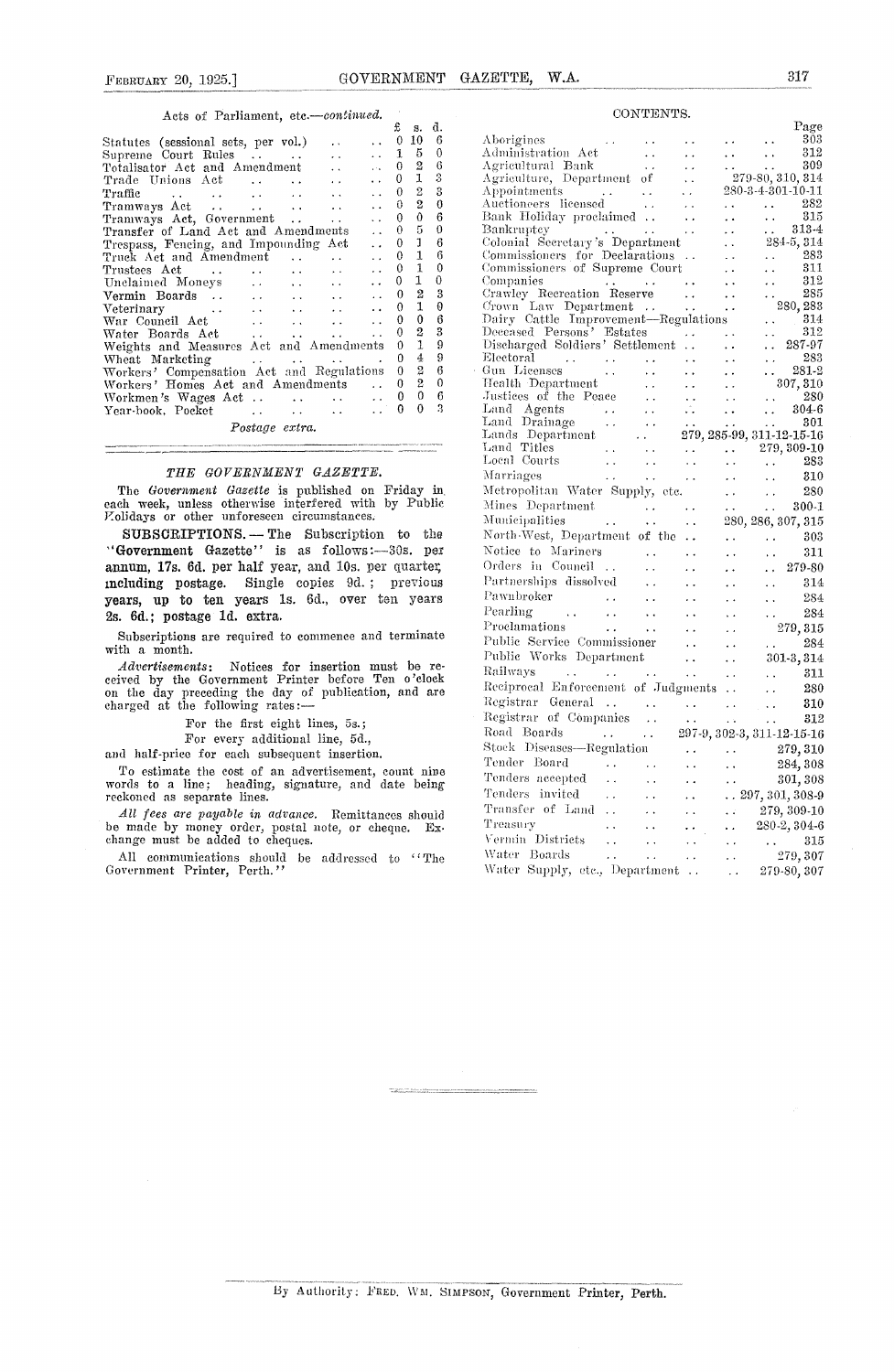

# Government Gazette

## PERTH, FRIDAY, 20 FEBRUARY 1925 No. 9

© STATE OF WESTERN AUSTRALIA

### **CONTENTS**

Aborigines Administration Act Agricultural Bank Agriculture, Department of Appointments Auctioneers licensed Bank Holidays proclaimed Bankruptcy Colonial Secretary's Department Commissioners for Declarations Commissioners of Supreme Court Companies Crawley Recreation Reserve Crown Law Department Dairy Cattle Improvement—Regulations Deceased Persons' Estates Discharged Soldiers' Settlement Electoral Gun Licenses Health Department Justices of the Peace Land Agents Land Drainage Lands Department Land Titles Local Courts Marriages Metropolitan Water Supply, etc. Mines Department Municipalities North-West, Department of the Notice to Mariners Orders in Council Partnerships dissolved Pawnbroker Pearling Proclamations Public Service Commissioner Public Works Department Railways Reciprocal Enforcement of Judgments